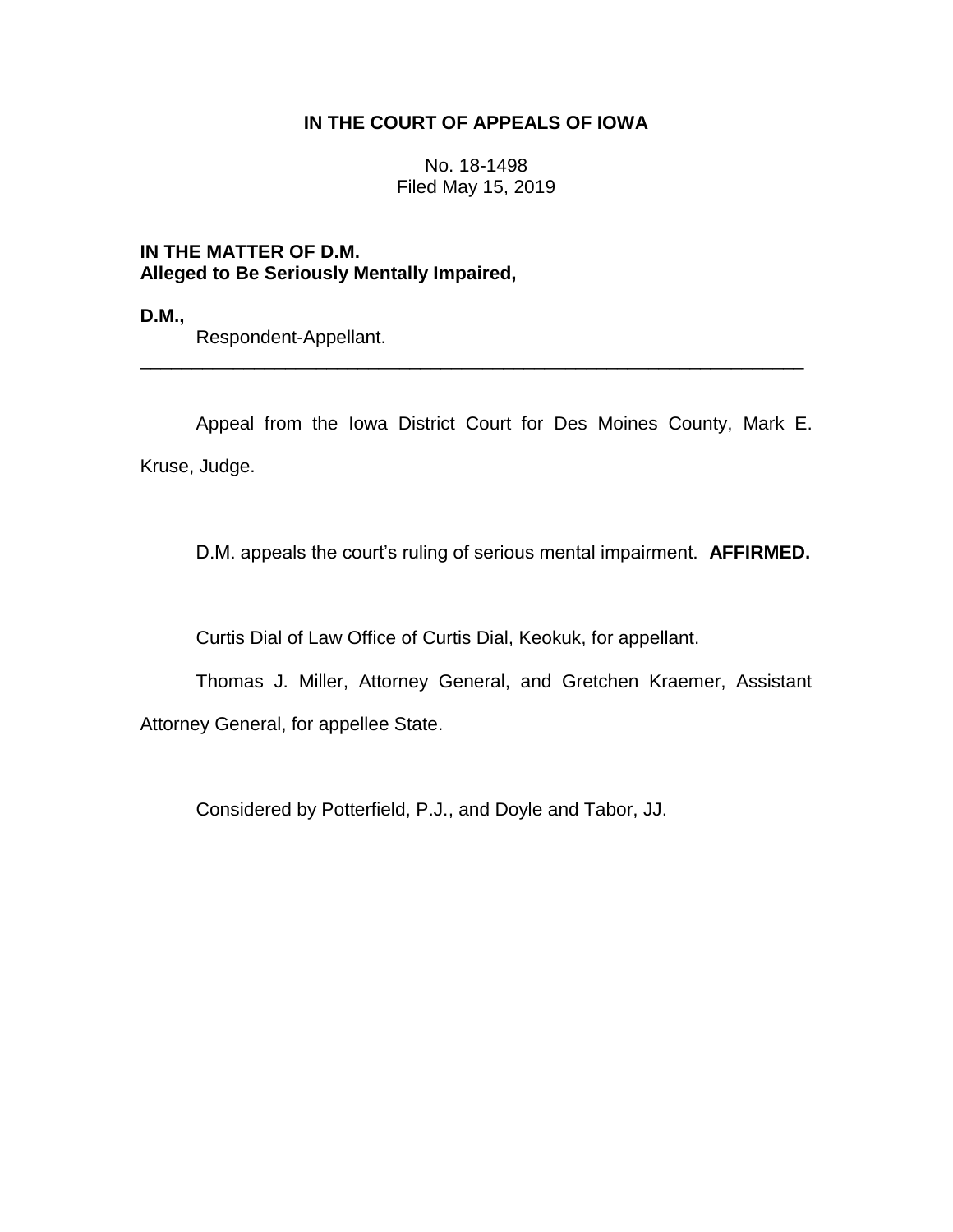## **POTTERFIELD, Presiding Judge.**

D.M. challenges the trial court's finding of serious mental impairment, claiming there is insufficient evidence that he poses a risk to his own or others' safety. In light of D.M.'s recent suicidal ideations, refusal to follow-through with mental-health treatment, a telephoned threat to a former employer, and the recent purchase of AR15 rifle, we find clear and convincing evidence to support the court's finding that D.M. poses a risk to himself or others. We therefore affirm.

On August 8, 2018, D.M.'s septuagenarian parents sought assistance from law enforcement because D.M. was suicidal and had purchased a weapon. D.M. was hospitalized and evaluated.

The evaluating psychiatrist, Dr. Amanda Winter, submitted an initial report on August 13 in which she stated: (1) D.M. was experiencing a major depressive disorder, alcohol abuse, and had antisocial and narcissistic personality traits that contributed to the risk of impulsive acts of harm to himself or others; (2) D.M. was not capable of making responsible decisions with respect to treatment; and (3) based on D.M.'s self-reporting, he was not then likely to harm himself or others. However, on April 14—the day of the involuntary commitment hearing— Dr. Winter submitted an amended report. Dr. Winter reported the need for more time to gather information and evaluate D.M.'s likelihood of harming himself or others, stating, "[B]ased on new information that continues coming to light, it is more and more likely that he is not being truthful about his intents and motivations."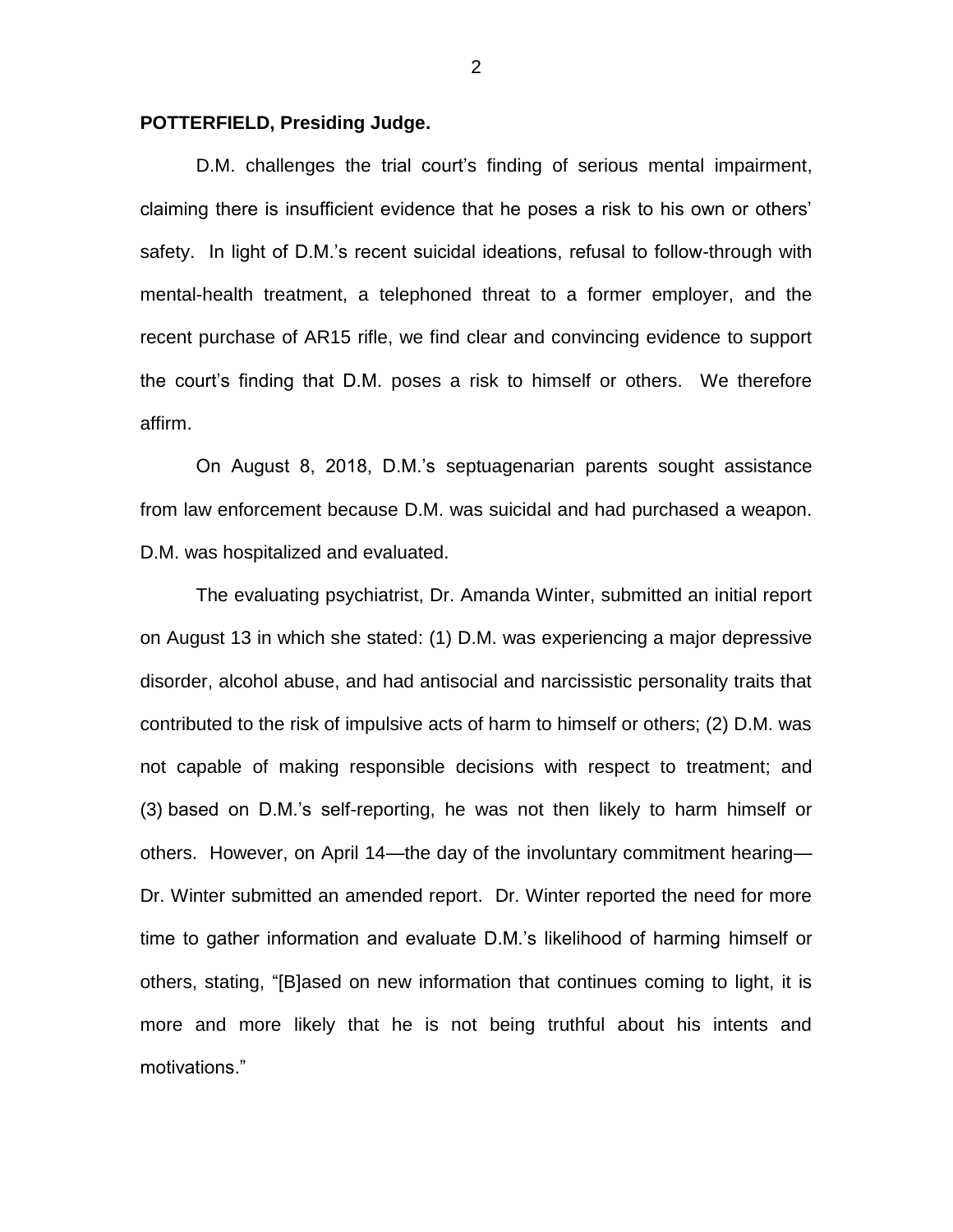At the hearing on the allegations of serious mental impairment, Dr. Winter testified she spoke to several sources<sup>1</sup> who indicated D.M. had "significant suicidal ideation with a plan to use the gun to kill himself." D.M. had been engaged in psychiatric care with Dr. Sanchez and had agreed he would not purchase firearms but had then purchased an  $AR15<sup>2</sup>$  Dr. Winter testified that upon learning of the purchase, Dr. Sanchez did not feel comfortable having D.M. as a patient. Dr. Winter further testified that "[d]ue to the severity of [D.M.'s] depression, along with the alcohol abuse and the effects of his wife's death," she believed that if left untreated, D.M. would be a danger to himself or others. She stressed D.M's "behavior is quite impulsive," and those with "poor impulse control are always left at increased risk for harming themselves or others due to unforeseeable circumstances and unpredictable stressors that come up."

Lieutenant Brett Grimshaw testified concerning a report received just before D.M.'s hospitalization from D.M.'s former employer that D.M. had called and made threats. D.M.'s telephone call prompted the employer to have an armed deputy on the property and to request law enforcement provide security. Lieutenant Grimshaw testified law enforcement provided the employer activeshooter training that day as a result of D.M.'s call because "[t]hey demanded it" because many employees "didn't want to come to work."

D.M.'s sister testified that though D.M. was "saddened" by his wife's recent death, he was not a danger to anyone. However, she testified she was

 $\overline{a}$ 

<sup>&</sup>lt;sup>1</sup> Dr. Winter had communicated with D.M.'s therapist, Dr. Sanchez; Dr. Labio, who had evaluated D.M. at the time of admission; and with Officer Kevin Glendening about the weapon D.M. had purchased.

 $2$  D.M. told Dr. Winter the weapon was a target model. However, Glendening informed Dr. Winter it was a "full-use AR15 tactical weapon."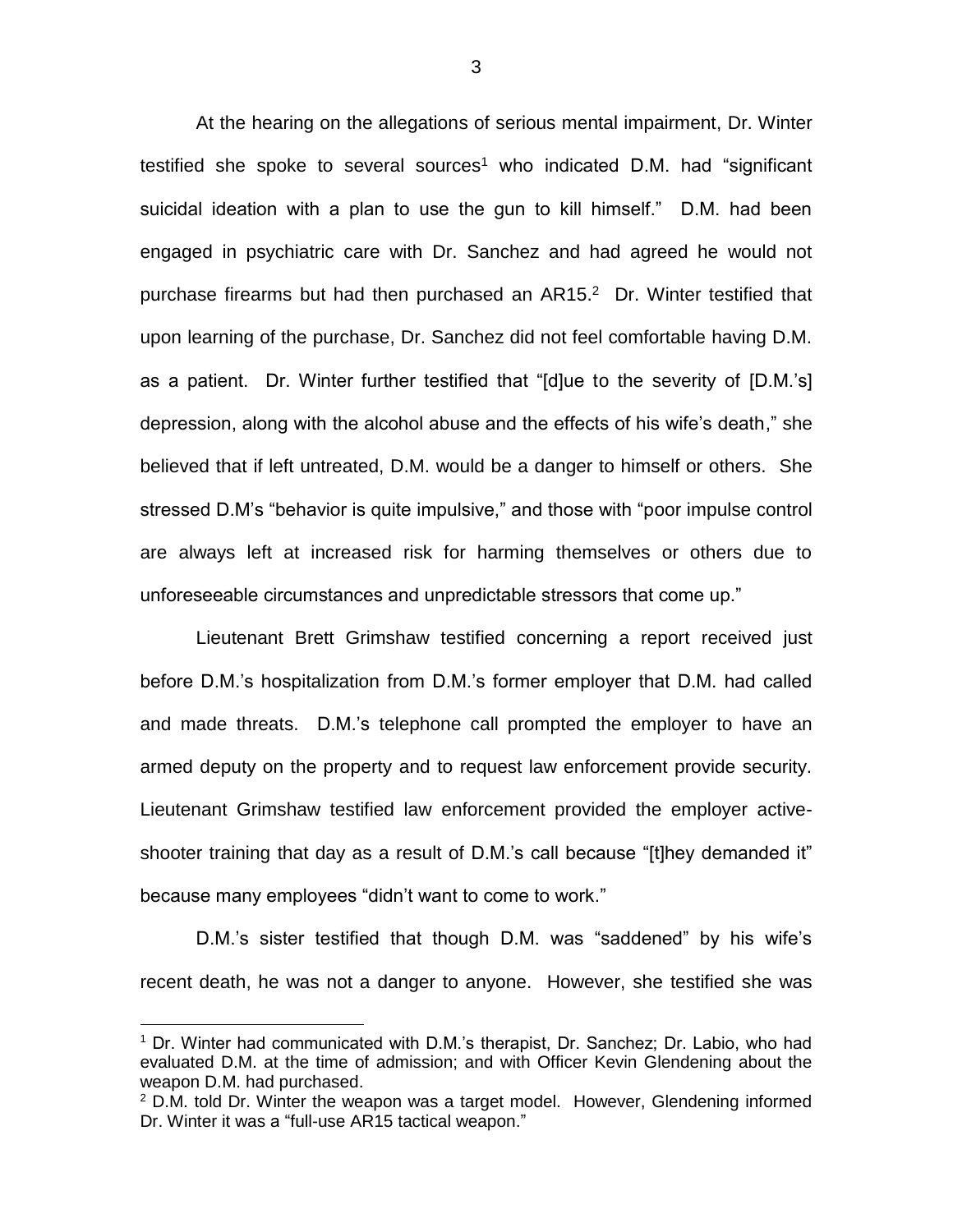not aware D.M. had recently purchased a firearm, that their mother had reported her concern for officers' safety should they go to D.M.'s house, or that D.M. was discharged from treatment with Dr. Sanchez.

The court found clear and convincing evidence supported a finding that D.M. was seriously mentally impaired under Iowa Code chapter 229 (2018). The court noted Dr. Winters testified she believed D.M. was a danger to himself or others—though she "then indicate[d] she doesn't have sufficient statements before her or sufficient outside information" to determine whether D.M. was being truthful when he told her "I'm not a danger to myself or I'm not going to do anything." Still, the court concluded:

In this particular case, that outside information tips the balance because it's very clear that that information, if true, and I think it is true, that you made threats, put an entire business on alert of you coming after them, possibly with a gunman, so for that reason I believe that each of the elements was shown in this case by clear and convincing evidence.

D.M. appeals, contending there is not clear and convincing evidence that he poses a risk of danger to himself or others.

We review rulings of involuntary commitment for serious mental illness under Iowa Code chapter 229 for corrections of errors at law. *In re B.B.*, 826 N.W.2d 425, 428 (Iowa 2013). The district court's findings of fact are binding if they are supported by substantial evidence. *In re J.P.*, 574 N.W.2d 340, 342 (Iowa 1998). "Evidence is substantial if a reasonable trier of fact could conclude the findings were established by clear and convincing evidence." *In re B.T.G.*, 784 N.W.2d 792, 796 (Iowa Ct. App. 2010).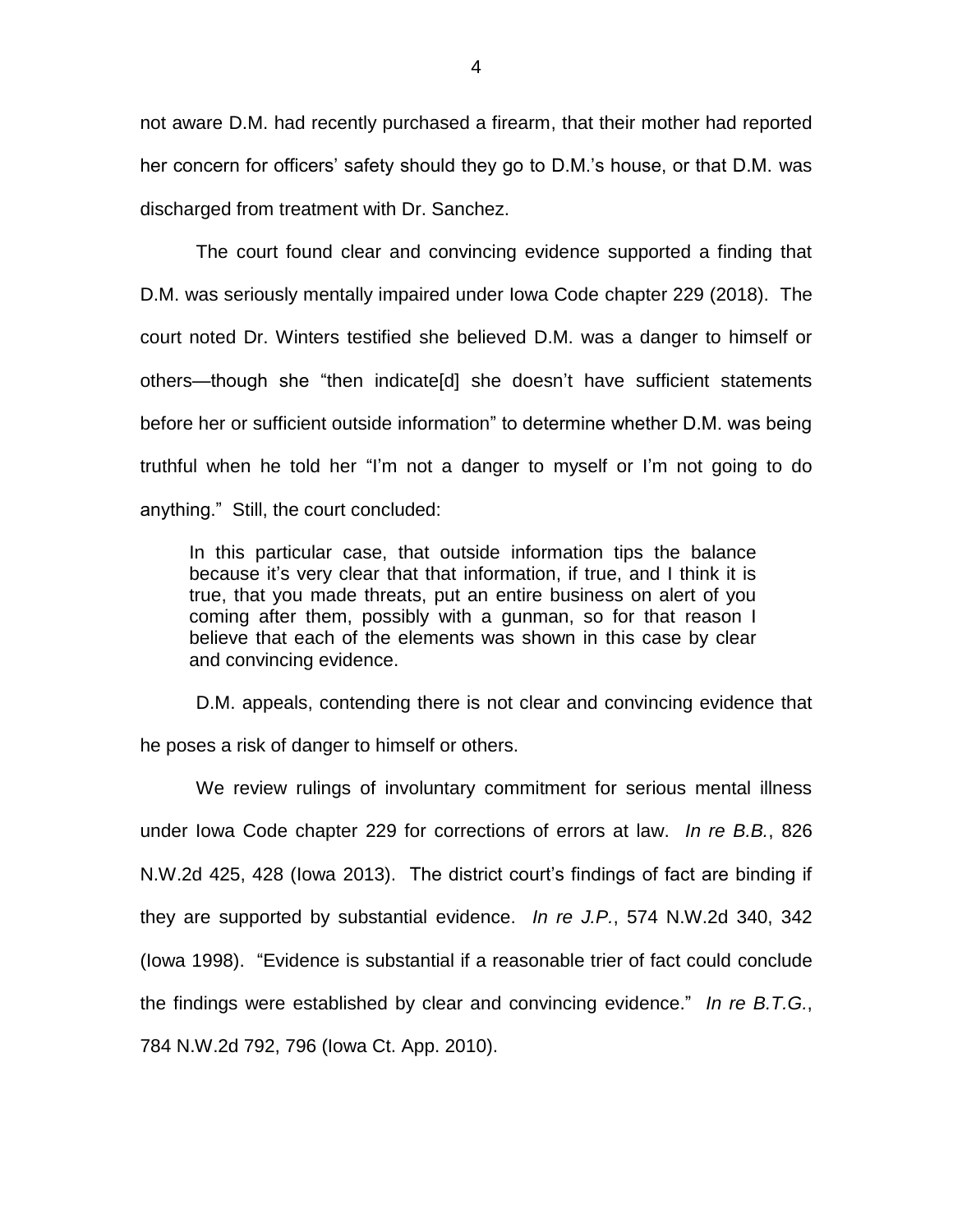The statutory definition of serious mental impairment includes three elements. The person must: (1) have a mental illness; (2) as a result of the mental illness, lack "sufficient judgment to make responsible decisions with respect to the person's hospitalization or treatment"; and (3) be likely, if allowed to remain at liberty, to either inflict physical or serious emotional injury to themselves or another, or be unable to satisfy their own basic physical needs. Iowa Code § 229.1(20); *see also J.P.*, 574 N.W.2d at 343. Courts generally call the last element "dangerousness," as it requires a showing of danger posed to the person or others. *See, e.g.*, *B.A.A. v. Chief Med. Officer*, 421 N.W.2d 118, 123 (Iowa 1988) (examining dangerousness as prerequisite to involuntary commitment). On appeal, D.M. does not dispute the court's finding of mental illness or lack of judgment. He challenges only the sufficiency of the State's proof of dangerousness.

Dangerousness can manifest in three ways: (1) a likelihood to physically injury one's self or others; (2) a likelihood of inflicting serious emotional injury on others; or (3) an inability to satisfy one's own needs for nourishment, clothing, essential medical care, or shelter, making physical injury, debilitation, or death likely. Iowa Code § 229.1(20)(a)–(c).

A finding of dangerousness under any of the alternatives requires proof of a recent overt act, attempt, or threat. *In re L.H.*, 890 N.W.2d 333, 341 (Iowa Ct. App. 2016). "An 'overt act' is 'past aggressive behavior or threats by the respondent manifesting the probable commission of a dangerous act upon himself or others that is likely to result in physical injury.'" *Id.* (quoting *In re Foster*, 426 N.W.2d 374, 378 (Iowa 1988)).

5